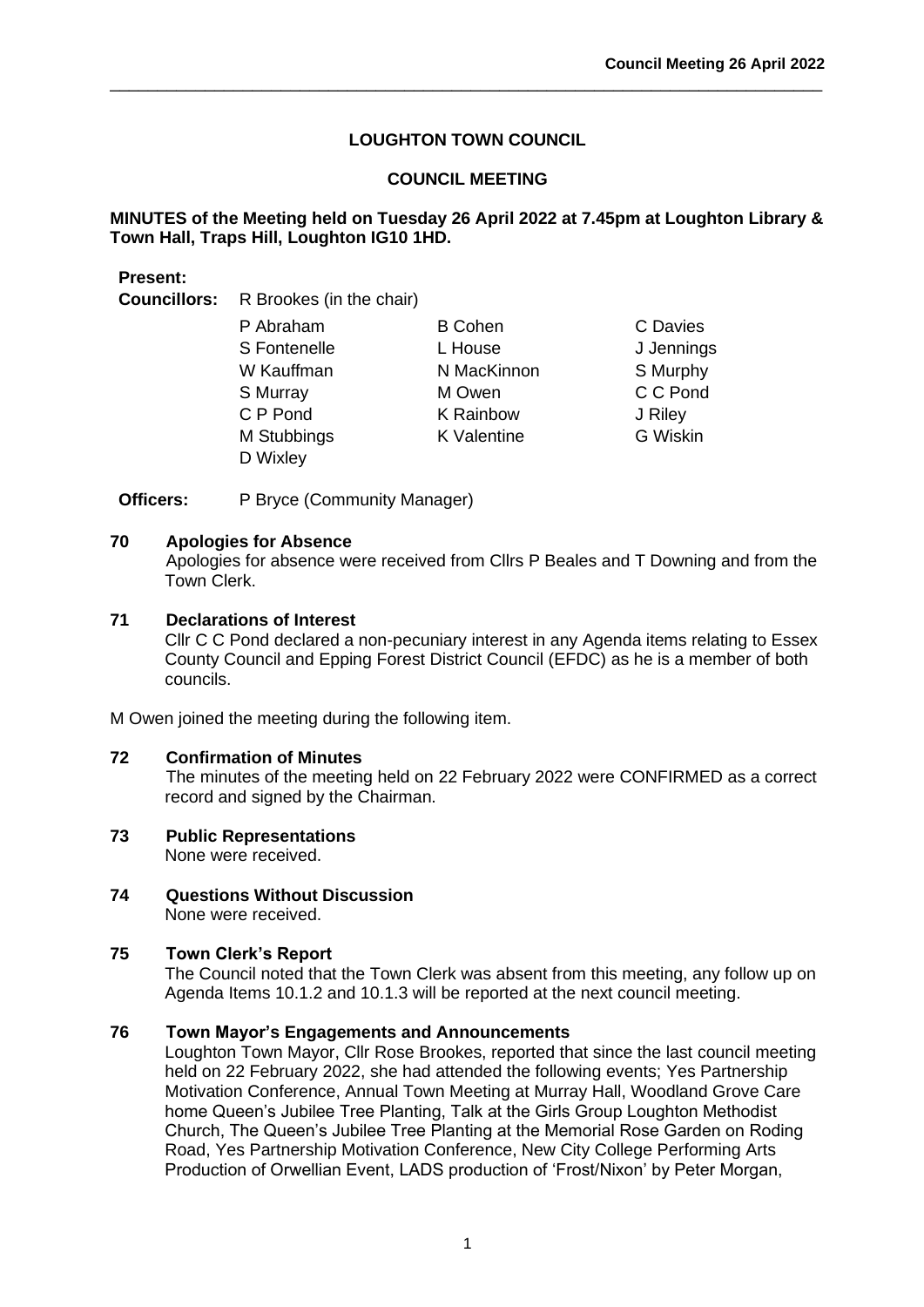Raffle in aid of the Ukrainian Humanitarian Crisis and Woodland Grove Care home – Invest in our Planet "Earth Day".

\_\_\_\_\_\_\_\_\_\_\_\_\_\_\_\_\_\_\_\_\_\_\_\_\_\_\_\_\_\_\_\_\_\_\_\_\_\_\_\_\_\_\_\_\_\_\_\_\_\_\_\_\_\_\_\_\_\_\_\_\_\_\_\_\_\_\_\_\_\_\_\_\_\_\_

The Council noted the amendment of the Tree Planting took place at the Memorial Rose Garden on Roding Road and not at the original proposed location of Murray Hall as stated on the Agenda.

Cllr Murray reported how lucky Loughton is to have the Loughton Amateur Dramatic Society based at Lopping Hall and the quality of their performances.

## **77 Thames Water**

The Council commented on the correspondence received from Thames Water, their main areas of concern were the amount of debris and rubbish that was left after each repair work was undertaken.

Cllr S Murray declared a non-pecuniary interest as a resident of Avondale Drive. The Council asked the Town Clerk to make a formal response to TW's correspondence and ask that they clear up the rubbish that has been left at the Pumping Station in Avondale Drive junction with Roding Road.

# **78 Reports from Committees**

#### **78.1 Planning and Licensing**

The report of the meetings held on 21 February, 7 March and 4 April 2022 were NOTED.

# **78.2 Recreation**

The report of the meeting held on 9 March 2022 was NOTED.

# **78.3 Environment and Heritage**

The report of the meeting held on 29 March 2022 was NOTED.

## **78.4 Resources and General Services**

The report of the meetings held on 13 April 2022 was NOTED. In the absence of the Town Clerk, Cllr C P Pond moved a motion which was seconded by Cllr J Jennings and members Agreed that the 2022/23 meetings will start at 19:30 for a trial period, to be further reviewed in 2023.

Cllr Fontenelle joined the meeting during the following item.

# **79 Reports from Members on Outside Organisations**

Written reports from the following meetings were NOTED:

- **79.1** The Essex Association of Local Councils (EALC), Larger Local Councils Forum held on 3 March 2022 – Cllr David Wixley
- **79.2** The Minutes from The Broadway Town Centre Partnership held on 10 March 2022 will be noted at the next Council meeting. Cllr Brookes reported that a significant piece of news was that the current Chair Judy Lovell is moving away from Loughton and will be resigning from her position. This will leave a huge gap and a new Chair will need to be appointed.
- **79.3** Local Council Liaison Committee Meeting held on 14 March 2022, the notes from this meeting will be reported at the next Council meeting.

# **80 Epping Forest District Council (EFDC) Market Policy on Q1 Footfall**

The Council reported that the report from Huq Industries distributed by Paul Messenger, Town Centres Manager, EFDC was most depressing reading. They noted the fall in footfall both in the High Road and the Broadway with some sadness.

After lengthy discussion regarding the ongoing parking issues and tiredness of the buildings Members suggested that the flats and shops on the Broadway deserved better, the flats and shops look very tired and shabby and could do with some 'tender